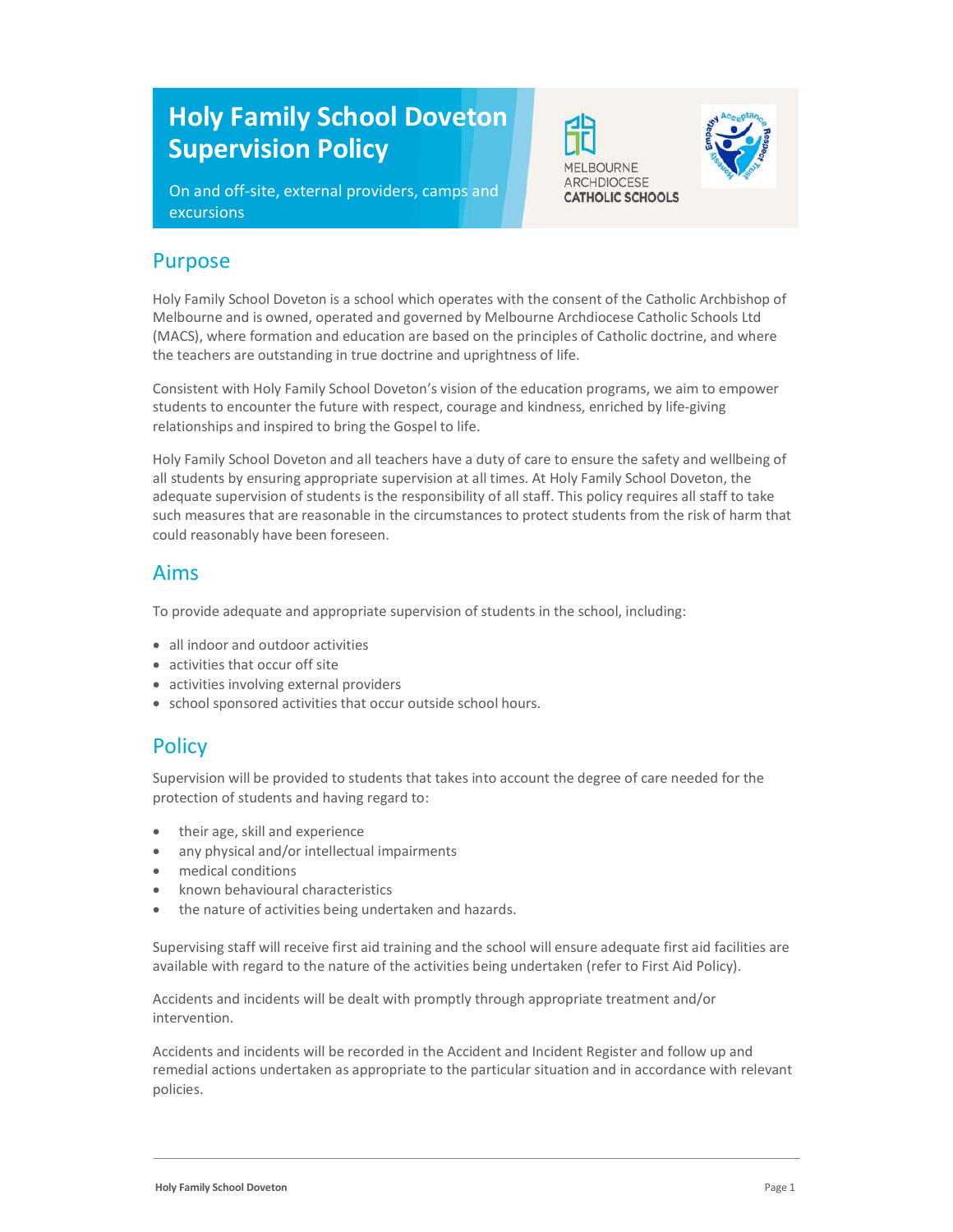# Indoor and outdoor activities on school site

The following requirements will be followed in regard to indoor and outdoor activities on the school site:

- Teachers are responsible for supervising the students in their class at all times while they are in charge of their class.
- Students will be supervised in all activities that are undertaken as part of the classroom routine, as well as for activities that are not part of the regular routine.
- Adequate age appropriate supervision in class, including consideration of the nature activities being undertaken to ensure proper use of plant and equipment, proper handling of any hazardous substances and use of relevant protective equipment.
- If teachers need to leave their class for any reason, they must ensure that their class is being supervised by another authorised teacher.
- School officers, trainee teachers or visiting teachers are not authorised to be responsible for a class in the absence of a designated class teacher.
- Teachers must exercise due diligence in designing activities that take safety and care into consideration for all students with even greater care for younger students or students at risk.
- Trainee teachers, school officers, parent helpers and visiting teachers may work with one or more students in small group work, but only under the supervision and direction of the classroom teacher.
- Classroom rules are designed at the start of each year to highlight expectations, set appropriate boundaries and assist the smooth conduct of the class.

### Yard duty

In addition to fact-to-face teaching, a part time teacher is expected to undertake a proportional number of duties expected of full time teachers, e.g. attendance at staff meetings, yard supervision and parent interviews. All teachers are rostered to do yard duty – this entails moving around the designated area so that all students are within the teacher's range of vision at most times. Yard duties are timetabled but may change due to absences etc (any changes will be noted on the board in the staff room).

Allocated Playing Areas:

At all times children must play where they can be seen

- on the asphalt area
- on the oval

(if the oval is deemed to be too wet for use, an announcement will be made).

#### Children are not permitted to play:

- on the Pittosporum Grove side of the school
- around the church and both halls
- within the school building
- behind the water tanks
- the Holy Family garden, located near the Hall
- on the HEART Garden

Teachers walk around the entire area whilst on duty and supervise students. Staff are not to be involved in games with students such as skipping, netball, soccer etc as this may cause a distraction to supervision.

Hot drinks are not to be taken outside. All staff need to carry a first aid bag and wear high-vis vests.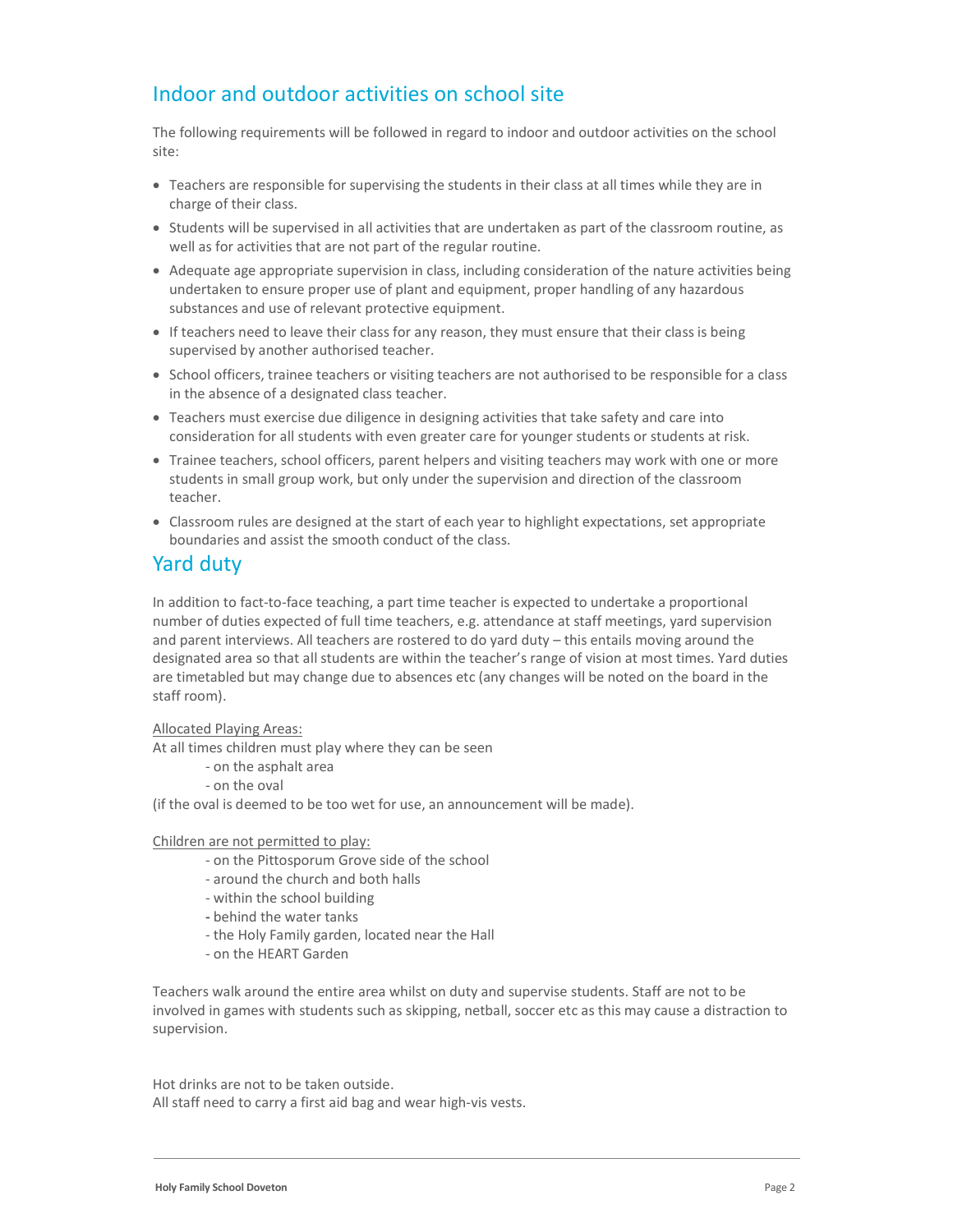Hats are worn in Terms 1 and 4.

Teachers are to remain on duty in the designated area until they are replaced by the next teacher.

Teachers who are rostered on to the second half of duty at lunchtime are asked to ensure that the gates and doors are locked.When the music commences all staff should prepare to go outside. All staff need to be outside when the music is finished.

# Off-site activities including camps, excursions and local functions

The following requirements will be followed in regard to off-site activities including camps, excursions and local functions:

- For each offsite activity, there is a designated teacher-in charge.
- All teachers and assistants must refer to the teacher-in-charge for decision-making, changes in direction or programs, or issues of concern.
- All teachers are responsible for all of the students in the activity.
- Helpers in the activity are there to support teachers, but are not authorised to make decisions for the group.
- Teachers must exercise due diligence in designing activities that take safety and care into consideration for all students, with even greater care for younger students.
- Teachers need to use a method of accounting for all students at any given point during the activity.
- If students need to use public toilets, they should be accompanied to the toilet block by an adult so as to monitor their safety at all times.
- A record of the activity, excursion or camp will be completed by the Teacher-in-charge of the activity, and given to the principal, for approval, prior to the activity. This includes a risk assessment for the activity proposed.
- Any accompanying or assisting non-teaching adult is required to have a current Working with Children Check (WWCC).

# Activities involving external providers – on site or off-site

The following requirements will be followed in regard to activities involving external providers, either on the school site or off-site:

- The school is responsible for students at all times, and this responsibility cannot be delegated to others.
- The classroom teacher, or teacher in charge of the group is responsible for the group at all times.
- When an external provider is involved in working with a class or group of students a teacher will be present throughout the activity. E.g. Swimming, camp activities, guest speaker on site.
- External providers are required to sign in at the school office, and wear a Visitor's Identification Card.
- External Providers must have a WWCC. The WWCC Number must be recorded by the teacher organising the activity.
- A record of the activity, excursion or camp will be completed by the teacher-in-charge of the activity, and given to the principal, for approval, prior to the activity.
- If external providers are working with students 1:1, they will be within the supervision and line of sight of other teachers in the school, e.g. music lessons, NDIS providers.
- If external providers, such as psychologists are providing 1:1 testing, the schedule is monitored by